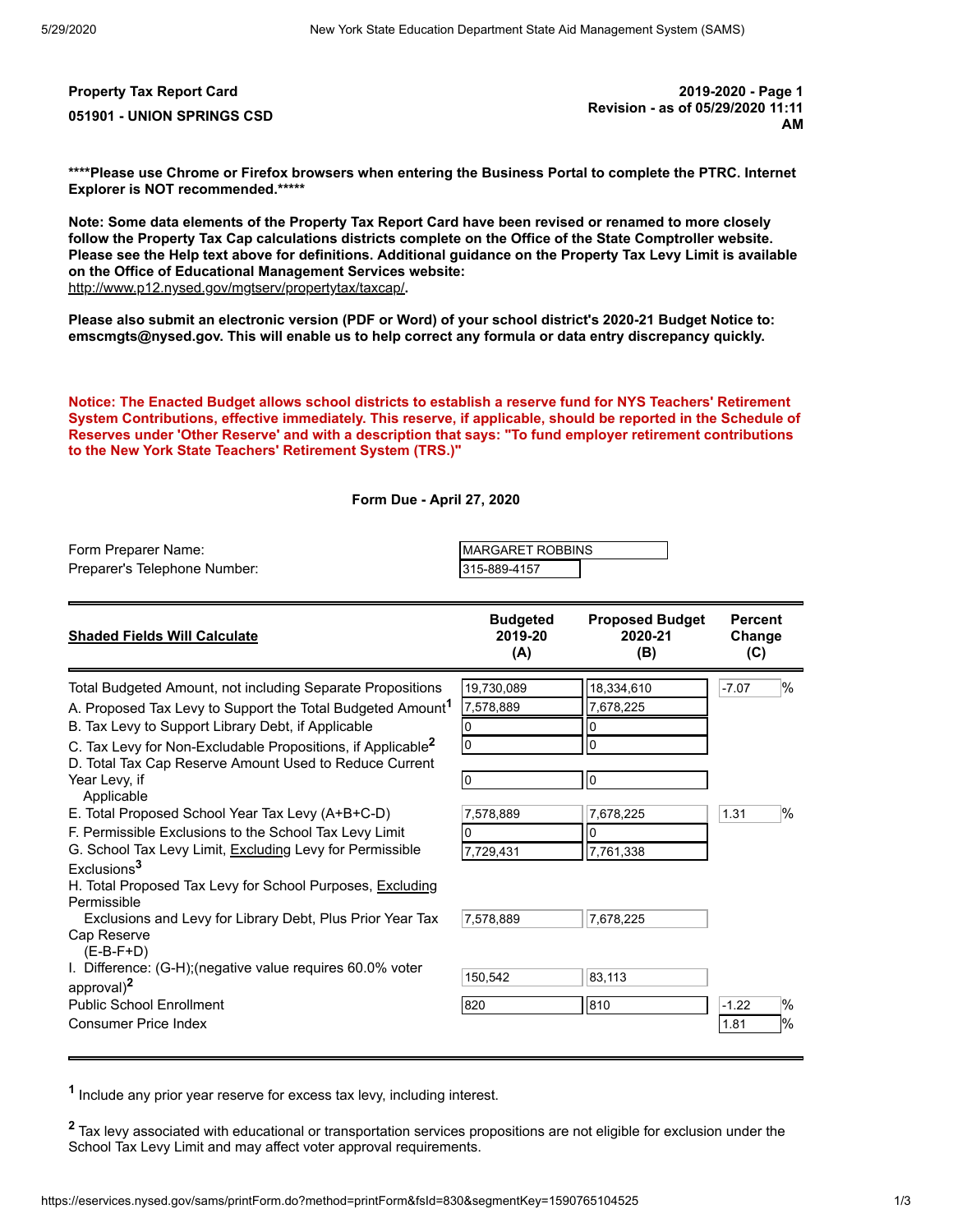**3** For 2020-21, includes any carryover from 2019-20 and excludes any tax levy for library debt or prior year reserve for excess tax levy, including interest.

|                                                                                                                                                                                        |                                                                 |                                                                                                                  | <b>Actual 2019-20</b><br>(D)                    | Estimated 2020-21<br>(E)                   |                                                                                                                   |  |  |  |
|----------------------------------------------------------------------------------------------------------------------------------------------------------------------------------------|-----------------------------------------------------------------|------------------------------------------------------------------------------------------------------------------|-------------------------------------------------|--------------------------------------------|-------------------------------------------------------------------------------------------------------------------|--|--|--|
| Adjusted Restricted Fund Balance<br>Assigned Appropriated Fund Balance<br>Adjusted Unrestricted Fund Balance<br>Adjusted Unrestricted Fund Balance as a<br>Percent of the Total Budget |                                                                 | 1,849,503<br>130,459<br>726,572<br>3.68                                                                          | 1,861,760<br>225,000<br>730,000<br>$\%$<br>3.98 | $\%$                                       |                                                                                                                   |  |  |  |
| <b>Schedule of Reserve Funds</b>                                                                                                                                                       |                                                                 |                                                                                                                  |                                                 |                                            |                                                                                                                   |  |  |  |
| <b>Reserve Type</b>                                                                                                                                                                    | <b>Reserve Name</b>                                             | <b>Reserve</b><br>Description *                                                                                  | 3/31/20 Actual<br><b>Balance</b>                | 6/30/20 Estimated<br><b>Ending Balance</b> | Intended Use of<br>the Reserve in the<br>2020-21 School<br>Year<br>(Limit 200<br>Characters)**                    |  |  |  |
| Note: Be sure to click on the Save button at the bottom after each additional Reserve you add under Capital,<br>Property Loss, Liability, or Other Reserve.                            |                                                                 |                                                                                                                  |                                                 |                                            |                                                                                                                   |  |  |  |
| Capital                                                                                                                                                                                | <b>CAPITAL RESERVE</b><br>2017                                  | For the cost of any $355,982$<br>object or purpose<br>for which bonds<br>may be issued.                          |                                                 | 355,982                                    | Reserve to support<br>capital project and<br>cost of any object of<br>purpose for which<br>bonds may be<br>issued |  |  |  |
| Repair                                                                                                                                                                                 | <b>RESERVE FOR</b><br><b>REPAIRS</b>                            | For the cost of<br>repairs to capital<br>improvements or<br>equipment.                                           | 2,154                                           | 2,154                                      | To support possible<br>emergency projects                                                                         |  |  |  |
| Workers<br>Compensation                                                                                                                                                                | <b>WORKERS'</b><br><b>COMPENSATION</b><br><b>RESERVE</b>        | For self-insured<br>Workers<br>Compensation and<br>benefits.                                                     | 50,000                                          | 110,000                                    | Benefits and IBNR<br>claims for district<br>staff                                                                 |  |  |  |
| Insurance                                                                                                                                                                              | Unemployment UNEMPLOYMENT<br><b>INSURANCE</b><br><b>RESERVE</b> | For reimbursement 25,029<br>to the State<br>Unemployment<br>Insurance Fund.                                      |                                                 | 50,000                                     | Reimbursement to<br>UE as billed by NYS<br>U/E for claims paid<br>to district employees                           |  |  |  |
| Reserve for Tax<br>Reduction                                                                                                                                                           |                                                                 | For the gradual<br>use of the<br>proceeds of the<br>sale of school<br>district real<br>property.                 |                                                 |                                            |                                                                                                                   |  |  |  |
| Mandatory<br>Reserve for<br>Debt Service                                                                                                                                               |                                                                 | For proceeds from<br>the sale of district<br>capital assets or<br>improvement,<br>restricted to debt<br>service. |                                                 |                                            |                                                                                                                   |  |  |  |
| Insurance                                                                                                                                                                              |                                                                 | For liability,<br>casualty, and other<br>types of uninsured<br>losses.                                           |                                                 |                                            |                                                                                                                   |  |  |  |